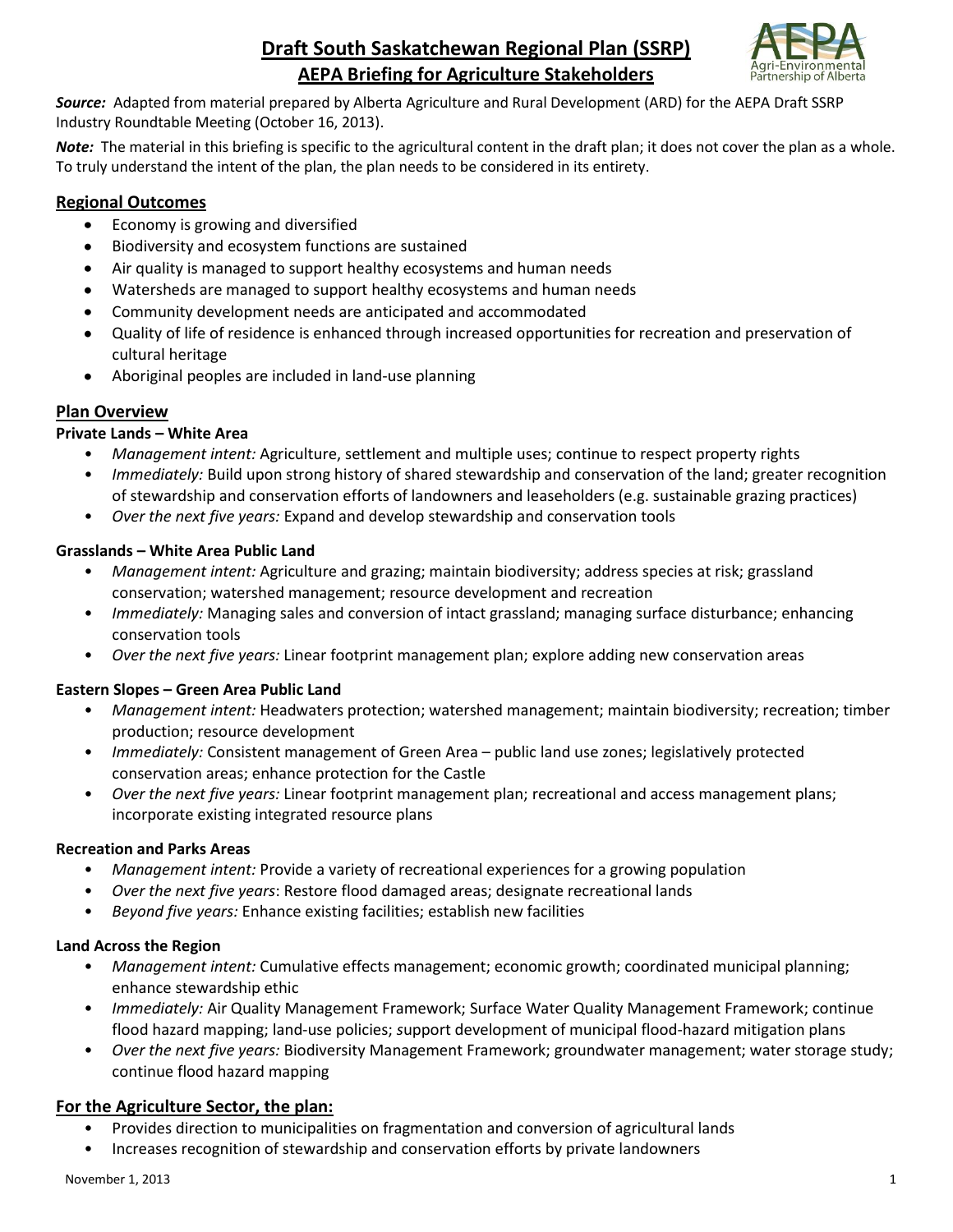- Increases recognition of the importance of economic diversification and workforce development in the agriculture and agri-food sector
- Provides future direction of the irrigation industry in the region

## **For Landowners, the plan:**

- Respects private property rights including freehold mineral rights
- Enables collaborative planning on key landscapes and exploration of a suite of approaches to achieve outcomes
- Encourages shared stewardship and collaboration
	- $\circ$  Recognizes the contribution and importance of partnerships, particularly those associated with continued grazing on native lands

# **Agriculture Related Topic Areas**

## **Agriculture and a Healthy Economy**

- Draft strategies that support the maintenance and growth/diversification of agriculture
- Relevant pages in the plan: Growing and Diversified Economy Agriculture: 61-62

## SSRP Strategies:

- Maintain an agricultural land base
- Support a diverse, innovative and value-added agriculture and agri-food sector in the South Saskatchewan Region (SSR) through implementation of *Alberta's Irrigation: A Strategy for the Future*
- Assist the agriculture and agri-food industry to maximize opportunities for value-added agricultural products by focusing on workforce development, investment, attraction, and domestic and international market development
- Support business climate, complementary production and marketing approach that recognizes local, domestic and international market opportunities for Alberta's agriculture, agri-food and agri-product sectors
- Support and enhance the next generation of agriculture, food and rural entrepreneurs

## What this means:

- Draft SSRP encourages municipalities to maintain an agricultural land base, limit development in areas that would constrain agricultural activities, and minimize conflicts between agriculture and incompatible land uses.
- *Alberta's Irrigation: A Strategy for the Future* will enhance economic opportunities and contribute to vibrant rural communities. Will also ensure the industry continues to been seen as a global leader in efficient and productive use of water.
- GoA will continue to offer extension programs and services and research based information and innovative business tools to position the province as a competitive global supplier of agricultural products and services. Federal/Provincial/Territorial funding programs will support productivity enhancements, workforce development and new product development.
- GoA will continue to be engaged and collaborate across community and economic development, health, academic and agricultural supply chain disciplines to focus on multi-scale, commercially viable agricultural production.
- GoA will act on advice from the Next Generation Advisory Council and work with stakeholders and organizations to support the attraction of new entrants to the agriculture and agri-food sector. This will occur through the development of programs and services specific to their needs.

## **Irrigation Agriculture**

- Draft strategies that support the irrigation industry, working towards Water for Life water conservation goals and optimizing water management infrastructure
- Relevant pages in the plan: Implementing *[Alberta's Irrigation: A Strategy for the Future](http://www.agriculture.alberta.ca/irrigation)*: 61; Efficient and Resilient Water Supply: 88-89

## SSRP Strategies:

- Implementation of *Alberta's Irriga[tion: A Strategy for the Future](http://www.agriculture.alberta.ca/irrigation)* (p. 61)
- Continue to develop an optimized water management infrastructure system (p. 88-89)  $\bullet$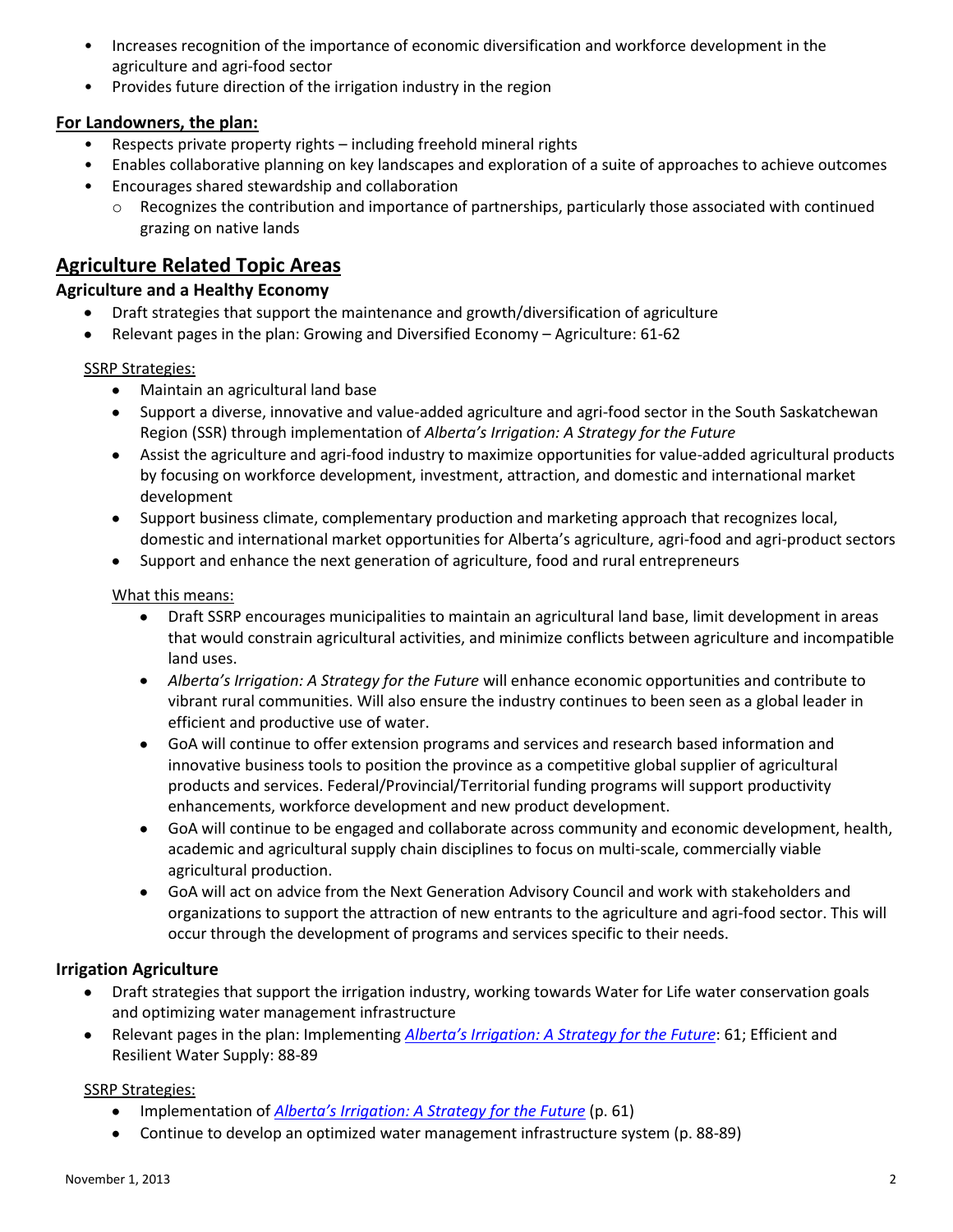Continue to work towards the Water for Life outcome with all sectors demonstrating best management practices, ensuring overall water efficiency and productivity in Alberta improves by 30 per cent from 2005 levels by 2015 (p. 89)

#### What this means:

- *Alberta's Irrig[ation: A Strategy for the Future](http://www.agriculture.alberta.ca/irrigation)* will ensure the industry continues to been seen as a global leader in efficient and productive use of water.
- Five key strategies reflect the ARD's blueprint for the future of the irrigation industry in Alberta. o Productivity, Efficiency, Conservation, Water Supply, Environmental Stewardship
- GoA will continue to support water conservation targets (e.g. those developed through Alberta Irrigation Projects Association) through efforts such as *[Alberta's Irrigation: A Strategy for the Future](http://www.agriculture.alberta.ca/irrigation)*. Future directions such as regionally based targets and additional commitments to improve efficiency and productivity will be considered in 2015 following the deadline for conservation, efficiency and productivity target improvement.
- Provincial water management infrastructure will continue to be assessed for optimization and efficiencies to address periods of both low flows and drought conditions, and high flows and flooding conditions.
	- $\circ$  Assessments will build off of previous work that considered supply and demand, and integrated management of existing flows as concluded in previous projects such as the Water Supply Study, South Saskatchewan River Basin Adaptation Project, and the Bow River Project.
	- $\circ$  Complete a water storage opportunities study for the SSR by the end of 2015 to explore the potential to develop additional water storage in the region.

#### **Ecosystem Services**

- Draft plan does not implement a market for Ecosystem Services; it supports and recognizes stewardship of Alberta's private lands and will use the evaluation of current work to inform future strategies
- Relevant pages in the plan: Stewardship and Conservation on Private Lands: 74-75

#### SSRP Strategies:

- Encourage and support the continued stewardship of Alberta's private lands through the development and piloting of regionally-appropriate conservation tools
- Complete development and evaluation of the Southeast (SE) Conservation Offset Pilot by the end of 2015

#### What this means:

- GoA will explore conservation tools such as market-based options, voluntary conservation easements, and the provision of other government and/or private sector incentives that assist in achieving environmental outcomes within the provincial approach for management of ecosystem services.
- Experience gained through the SE Conservation Offset Pilot will be used to educate and demonstrate the use of offsets to producers and to inform development of future market-based approaches for ecosystem services.
- GoA is developing a provincial government approach to ecosystem services as there are currently no government policies or high level principles around ecosystem services and their valuation in Alberta.

#### **Environmental Management Frameworks**

- Implement management frameworks for air and water quality; the Biodiversity Management Framework will be  $\bullet$ finished by the end of 2014
- Relevant pages in the plan: Biodiversity Management Framework: 66-67 & 118-122; Air Quality Management  $\bullet$ Framework: 75-77; Surface Water Quality Management Framework: 81-82 <http://www.environment.alberta.ca/04244.html>

#### SSRP Strategies:

- Complete the South Saskatchewan Biodiversity Management Framework by the end of 2014 (p. 66-67, Appendix F (118-122))
- Implement the Air Quality Management Framework for the South Saskatchewan Region (p. 75-77)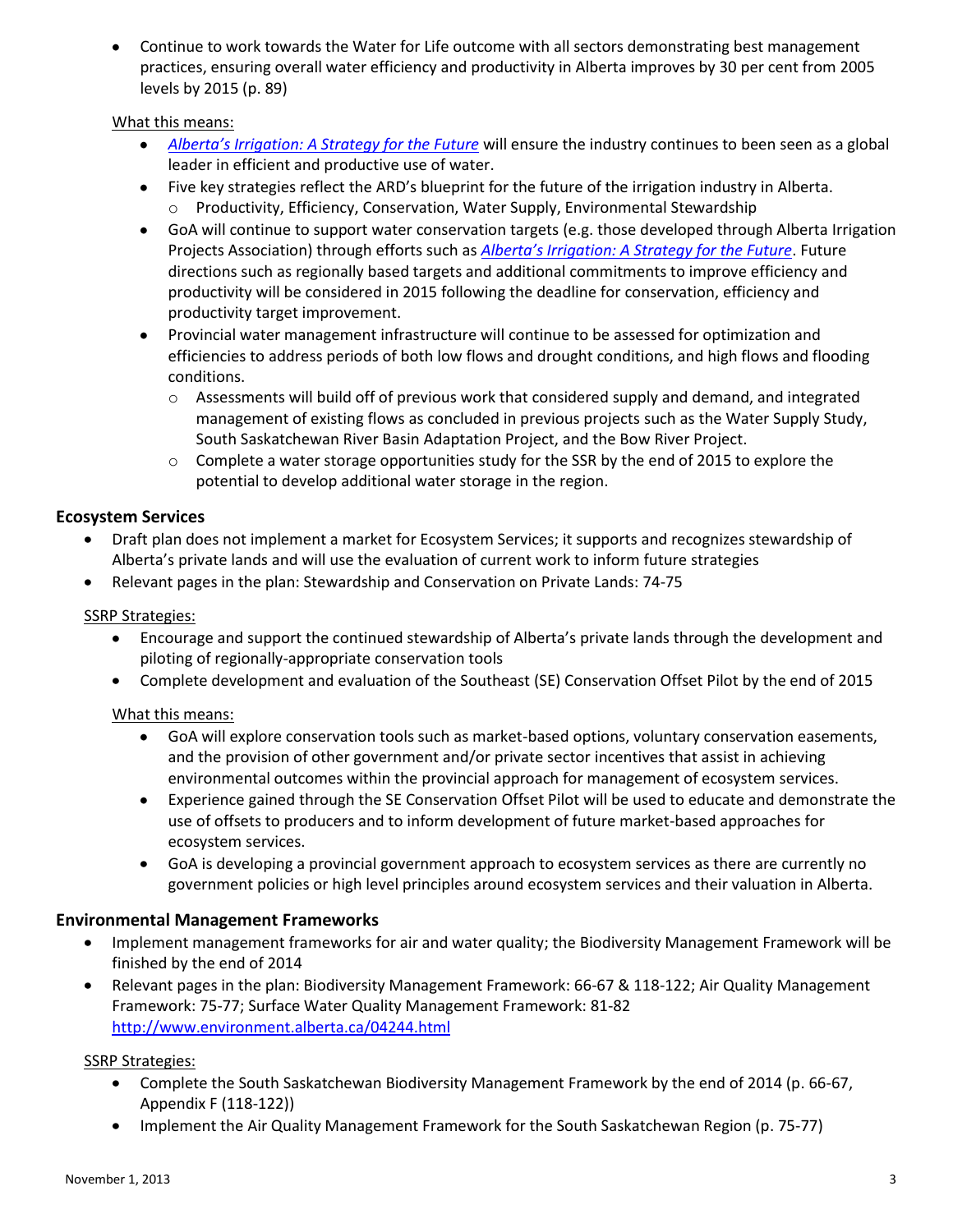Implement the Surface Water Quality Management Framework for the South Saskatchewan Region (p. 81- 82) – No water quantity management framework (as was done in Lower Athabasca Regional Plan) due to the already cabinet approved South Saskatchewan River Basin Water Management Plan (2006)

#### What this means:

- Limits and triggers for air and water indicators as outlined in each management framework.
- Air and water management frameworks describe examples of management actions following the exceedance of a trigger or limit. It has yet to be determined what impact this will have on agriculture.
- Biodiversity Management Framework (yet to be developed) will focus on indicators that are based on  $\bullet$ key species that represent the broad range of biodiversity in the region; important habitats where specific direction is provided in recovery plans; and maintaining key landscapes [Appendix F: Overview of the Biodiversity Management Framework].

## **Water Quality, Stewardship and Beneficial Management Practices (BMPs)**

- Theme area brings together much of the current GoA work in surface and groundwater water quality
- $\bullet$ Relevant pages in the plan: Establishment of conservation areas: 67; Environmentally Beneficial Management Practices: 75; Surface Water Quality Management Framework: 81-82; Groundwater management, Watershed Planning and Advisory Councils (WPACs), watershed planning, wetland/riparian area management, source water protection: 87-88; Headwater protection: 90; South Saskatchewan Regional Trail System Plan: 97, 130-131

## SSRP Strategies:

- Develop and facilitate the continued adoption of environmentally beneficial management practices that demonstrate agriculture and agri-food sector commitment to environmental stewardship (p. 75)
- Implement the Surface Water Quality Management Framework for the SSR (p. 81-82)
- $\bullet$ Develop a comprehensive approach for groundwater management (p. 87)
- Support WPACs and watershed planning (p. 87)  $\bullet$
- Improve management of wetland and riparian areas (p. 87)  $\bullet$
- Encourage development of source water protection plans, use of source water protection measures (p. 88)  $\bullet$
- Protect headwaters through the establishment of conservation areas (p. 67, 90)
- Collaborate with others to develop the South Saskatchewan Regional Trail System Plan to provide  $\bullet$ designated land and water trails for year-round recreation (p. 97, 130-131)

#### What this means:

- GoA will continue to implement programs that encourage the adoption of BMPs.
- GoA has developed specific water quality triggers and limits for 15 indicators along the Bow, Oldman, Milk and South Saskatchewan Rivers – see framework details.
- GoA will: confirm groundwater priority issues and areas of concern; develop an enhanced regional groundwater monitoring strategy by the end of 2015; continue groundwater mapping; and develop policy direction related to groundwater and surface water connectivity.
- Support WPAC work in alignment with regional planning.
- Establish regional wetland management objectives under the Alberta Wetland Policy and facilitate the advancement of wetland knowledge, data systems and science.
- Build on Alberta Water Council's recommendations on riparian areas, encourage use of Stepping Back [from the Water,](http://environment.gov.ab.ca/info/library/8554.pdf) encourage landowners to maintain riparian areas, continue mapping and inventories of riparian areas.
- GoA will encourage the development of source water protection plans by municipal water utilities, WPACs, and upstream stakeholders.
- GoA will manage forests in the Green Area with headwater protection and integrity (such as water storage, recharge, and release functions) as the highest management priority.
- Collaborate with communities and stakeholders to develop a regional trail system that designates sustainable, high-intensity motorized recreation areas and keeps motorists out of wetlands and water courses.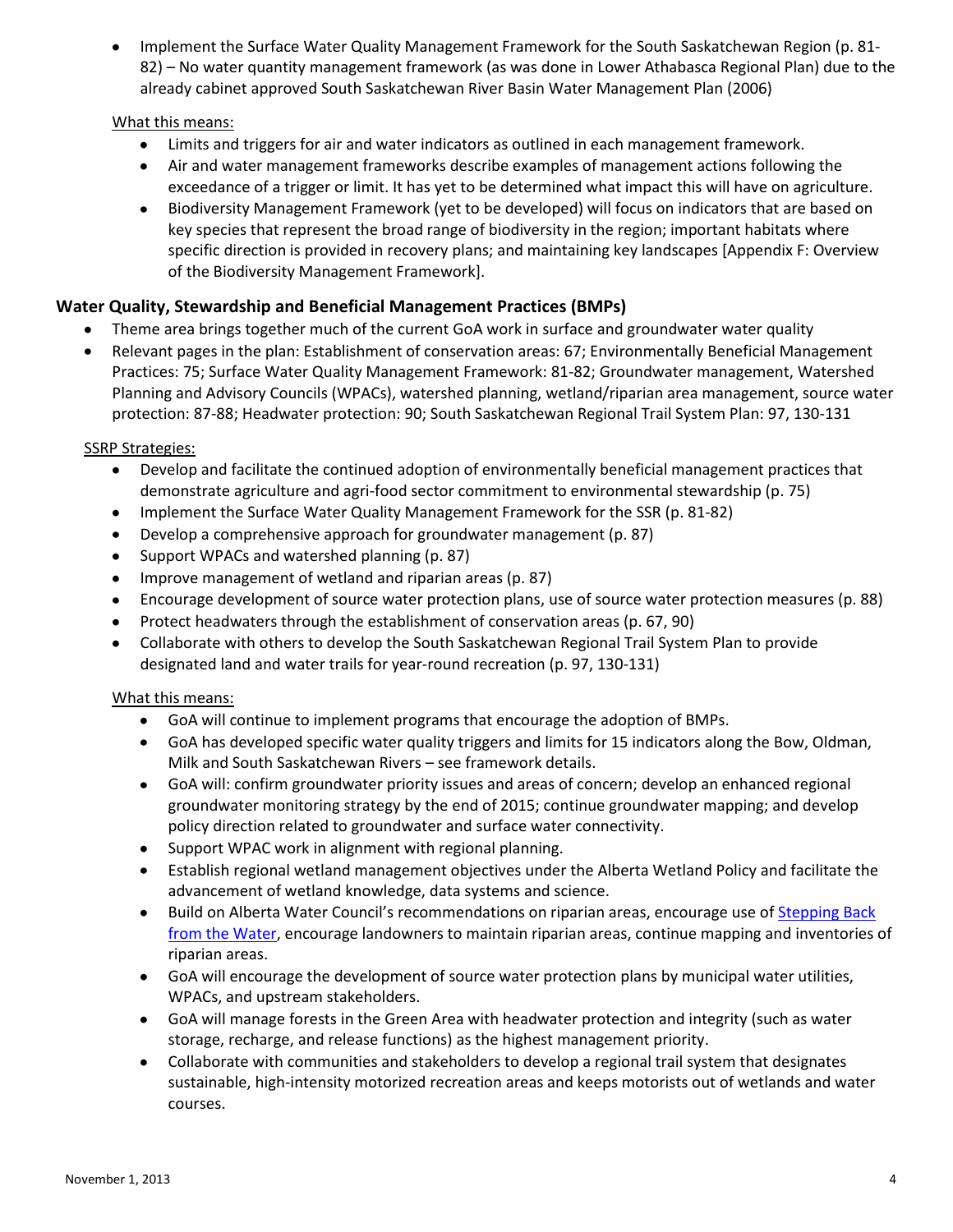## **Conservation of Valued Landscapes and Biodiversity**

- Theme area has many draft strategies to support the Biodiversity Management Framework (BMF), maintenance of habitat for species at risk in the Green and White Areas
- Relevant pages in the plan: Biodiversity Management Framework: 66; New conservation areas: 40, 67; Linear  $\bullet$ footprint management plan: 67; Public Land Use Zones for Green Area public lands: 68; Integrated Resource Plans: 68-69; Outreach and education – shared stewardship of eastern slopes: 69; Green Area forest management (headwaters as highest priority): 69; Minimizing conversion of intact native grasslands: 69; Managing risk associated with invasive species: 70; Guidelines for conversion of grasslands: 127-129

## SSRP Strategies:

- Complete the South Saskatchewan BMF by the end of 2014
- Create new conservation areas on provincial Crown land (including establishment of Pekisko Heritage Rangeland (p40))
- Develop a linear footprint management plan for White and Green Area public lands by the end of 2017
- Consolidate and expand Public Land Use Zones (PLUZ) for Green Area public lands  $\bullet$
- Review and incorporate the region's Integrated Resource Plans  $\bullet$
- Engage in collaborative outreach and education programs to promote responsible land-use and shared  $\bullet$ stewardship on the Eastern Slopes
- Manage forests in the Green Area with headwaters protection and integrity as the highest management priority
- Minimize conversion of intact native grasslands through transparent guidelines
- Work with others to manage risk associated with invasive species

#### What this means:

- BMF will focus on indicators that are based on key species that represent the broad range of biodiversity  $\bullet$ in the region; important habitats where specific direction is provided in recovery plans; and maintaining key landscapes [Appendix F: Overview of the BMF].
- BMF will apply to the region as a whole, however actions on private lands will be voluntary.
- Linear footprint management plans will outline a system to minimize the extent, duration and rate of linear footprint development in order to meet objectives and targets established by the BMF.
- PLUZ provide areas for recreational opportunities including Off-Highway Vehicle recreation. PLUZ are being consolidated and expanded to improve the province's ability to effectively manage public land, manage undesirable impacts, address priority issues and increase the safety and enjoyment of recreationists.
- Streamlining Integrated Resource Plans will reduce the number of sub-regional scale plans to ensure  $\bullet$ effective implementation of regional plans.
- Education and outreach will relay responsible use messaging (e.g. avoid water courses, wetland areas, power line right-of ways) for the Eastern Slopes.
- GoA will manage forests in the Green Area with headwater protection and integrity (such as water storage, recharge, and release functions) as the highest management priority.
- Under the SSRP, the Minister responsible for the Public Lands Act (Alberta Environment and Sustainable Resource Development) is responsible for the Heritage Rangelands; previously, were a responsibility of Alberta Tourism, Parks and Recreation.
- GoA will continue to work with other government agencies, levels of government, landholders, nongovernment organizations, industry, the research community and other partners within and outside of the province to manage risk associated with invasive species- terrestrial and aquatic.
- Native grasslands represent diverse habitat containing many species at risk. Appendix H (p. 127-129) describes the Policy Guidelines for conversion of grasslands on White Area public land.
	- o Guidelines:
		- $\blacksquare$  Non-intact native grassland = business as usual
		- Intact native grassland + irrigable = possible sale if offset by private land
		- Intact native grassland  $+$  not irrigable = no sale/no cultivation